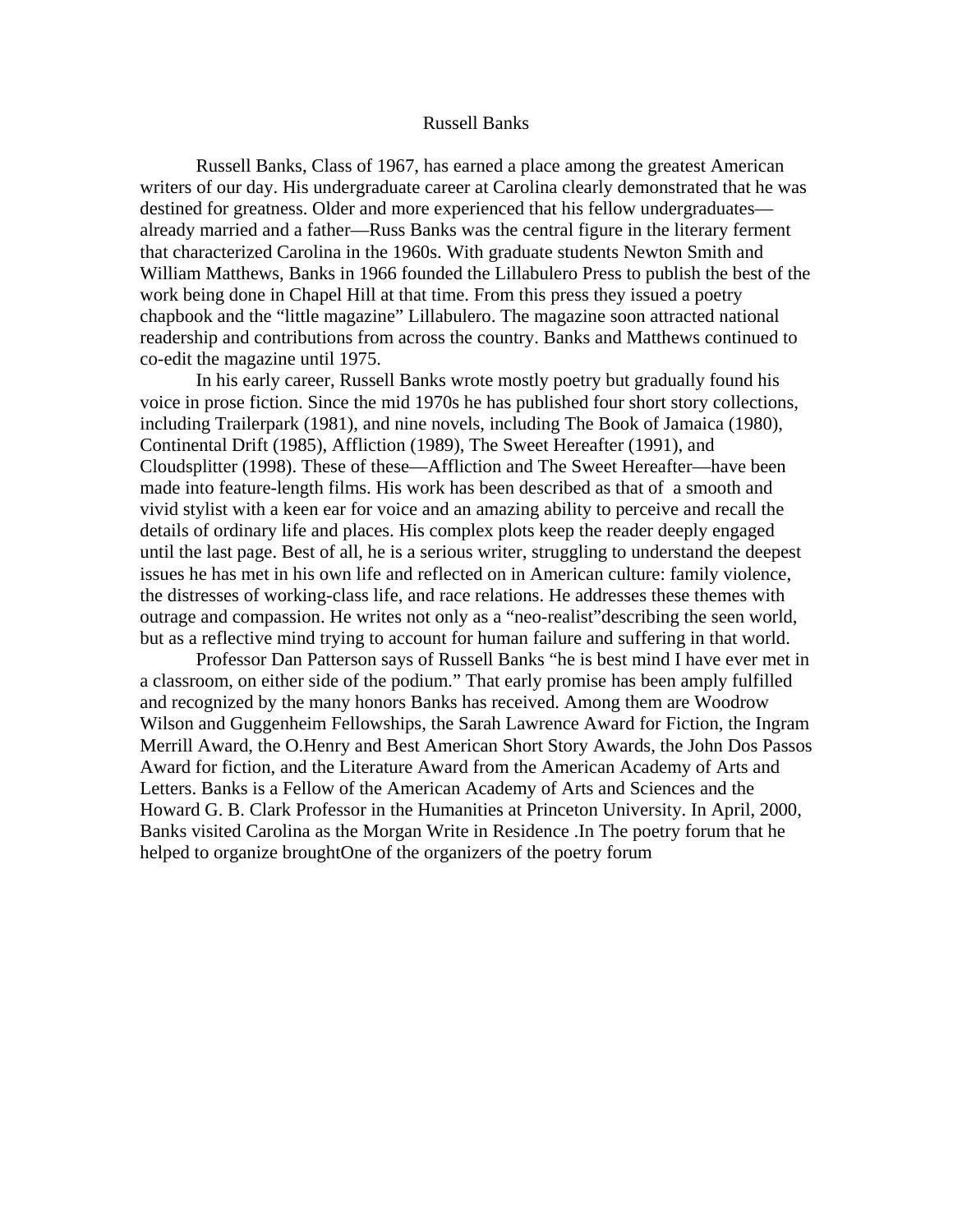### Nancy Stookesbury Cole

Nancy Cole received her Ph.D. degree from Carolina in 1968. As president of the Educational Testing Service in Princeton, New Jersey, she guides the nation's most prominent organization in higher education testing. Each year thousands of students seeking admission to colleges and universities, including Carolina, are evaluated in large measure by their performance on the Scholastic Achievement Test, the Graduate Record Exam, and other standardized tests devised and administered under the aegis of ETS. One significant indicator of the influence that ETS wields is the reliance placed on the average SAT score of entering students by those who seek to compare the relative quality of American institutions of higher education.

Nancy Cole has characterized her four years at Carolina as "the good old days." She spent those years researching quantitative and statistical aspects of psychology at the L.L. Thurstone Psychometric Laboratory in our Department of Psychology. Life was not all work, however. Through participation in a folk dance group, she met her future husband, Jim, then a graduate student in mathematics and statistics. Her work led to a special admiration and appreciation of Professor Lyle Jones, the director of the laboratory.

After finishing her degree at Carolina, Nancy Cole embarked on a distinguished career in education first at the University of Pittsburgh (1975-85) and then at the University of Illinois at Urbana-Champaign where she served as dean of the School of Education for four years (1985-89). Cole is regarded nationally as an expert in test fairness. Her record as a scholar and policy advisor in the field of assessment led to her election as president of the American Educational Research Association in 1988. She is a member of the National Academy of Education, a Fellow of the American Psychological Society, and the American Psychological Association, and has held leadership positions in the American Educational Research Association, and the National Council on Measurement in Education.

Nancy Cole has characterized her own career as "finding ways to make tests more educationally relevant, and putting them in a form that can contribute to the students' and the teachers' understanding of student achievement and progress." Nancy Cole's solid scholarship and administrative skills have contributed immeasurably to the validity and reliability of test instruments. This record of accomplishment is especially important in a era when accountability in public education has become an imperative of the American people. It is with pride and admiration that her alma mater confers on her this Distinguished Alumna Award.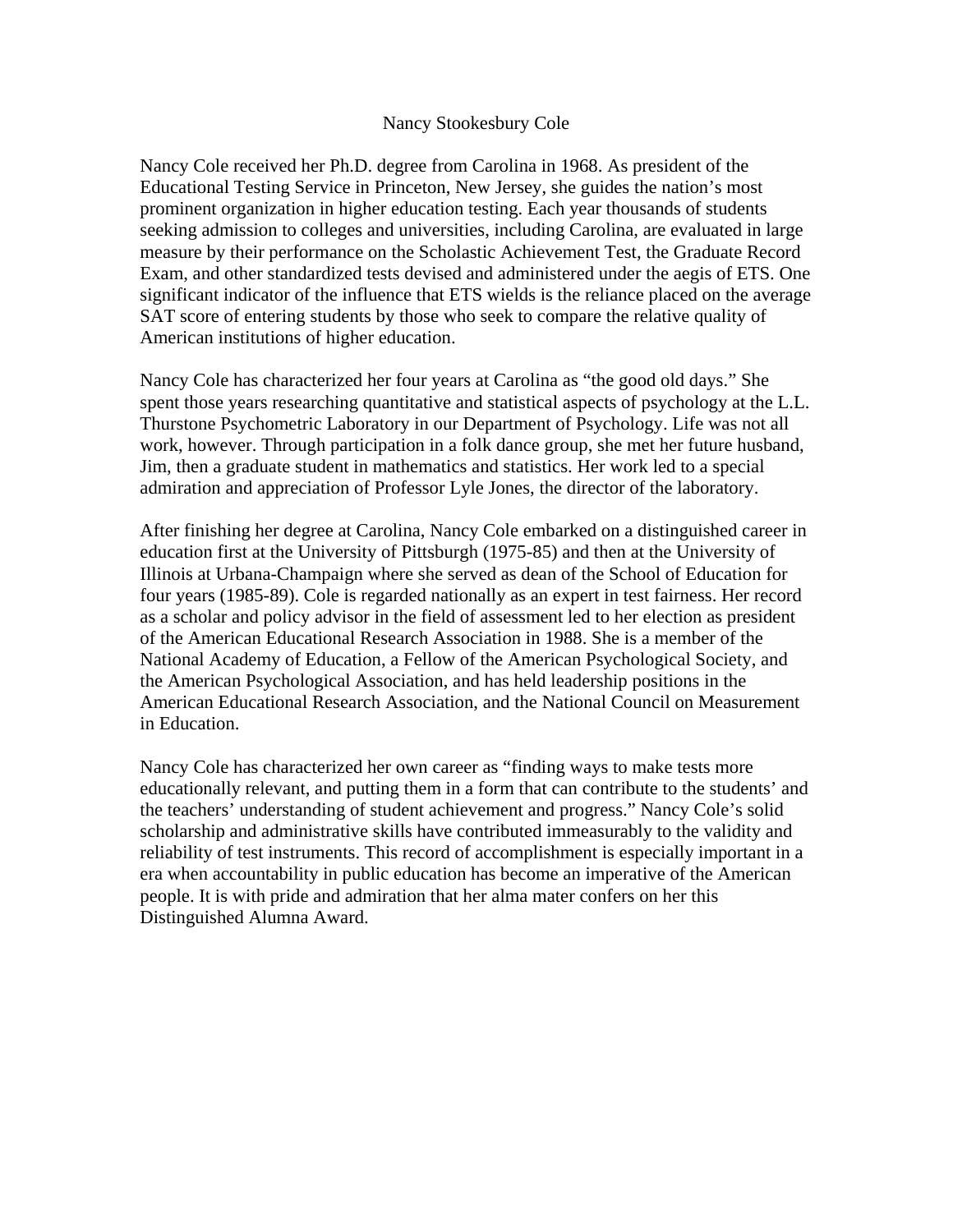# **WALTER ESTES DELLINGER**, **III**

Walter Dellinger, Class of 1963, Order of the Golden Fleece, is a partner in the firm of O'Melveny & Myers in Washington, D.C., and Douglas B. Maggs Professor of Law at Duke University. He has served as Acting Solicitor General of the United States (1996-98), Assistant Attorney General in the Office of Legal Counsel of the United States Department of Justice (1993-96), and Associate Counsel to the President of the United States (1993). At Carolina, Dellinger took his A.B. degree with Honors in Political Science. In his Senior year (1963), he received the Frank Porter Graham Award for Outstanding Seniors and the John Johnston Parker, Jr., Medal for Unique Leadership in Student Government. He then enrolled in the Yale Law School where he was chosen a member of the Board of Editors of the *Yale Law Journal*, a position offered only to the ablest students. After receiving his LL.B. degree in 1966, Dellinger joined the faculty of the University of Mississippi Law School for two years and then served as Law Clerk to Justice Hugo Black of the United States Supreme Court (1968-69). He has been a member of the Duke Law School faculty since 1969.

Walter Dellinger's academic career has focused on teaching and scholarship in United States constitutional law. He has published widely in the most respected law journals and has acquired a broader audience by frequent contributions to such newspapers and journals as *The Washington Post*, *The New York Times*, the *New Republic*, and *The Times Literary Supplement* (United Kingdom). Dellinger's virtuosity as a scholar of the Constitution is perhaps best documented by his frequent appearances before Congressional committees to give testimony on matters such as a proposed balanced budget amendment, line item veto, voter registration legislation, proposed flag desecration legislation, the law of presidential succession, and the Freedom of Choice Act of 1990. He has lectured extensively in a wide variety of venues. At Carolina, he delivered the Law School's commencement address in 1999 and the Weil Lecture on American Citizenship in 1996.

As Acting Solicitor General of the United States, Walter Dellinger presented oral arguments before the Supreme Court behalf of the United States in nine major cases. His work in that capacity elicited this tribute from Associate Justice Ruther Bader Ginsburg: "from his first to last days here, Walter has maintained, even enhanced, the grand reputation of the Office of the Solicitor General, though the quality of his argument and the respect he shows for others." His work in the Office of Legal Counsel is no less important. In that capacity, he authored what has become known as "the Dellinger memorandum" on the separation of powers. This document has been characterized as the most detailed study of that subject ever produced by the Department of Justice and one that has had broad influence on the executive branch's formulation of constitutional arguments.

Today, Walter Dellinger is among the small number of people on everyone's list of plausible appointments to the United States Supreme Court in the next presidential administration. Everyone who knew Walter at Carolina in the 1960s thought he was destined for greatness. He has not disappointed their expectations.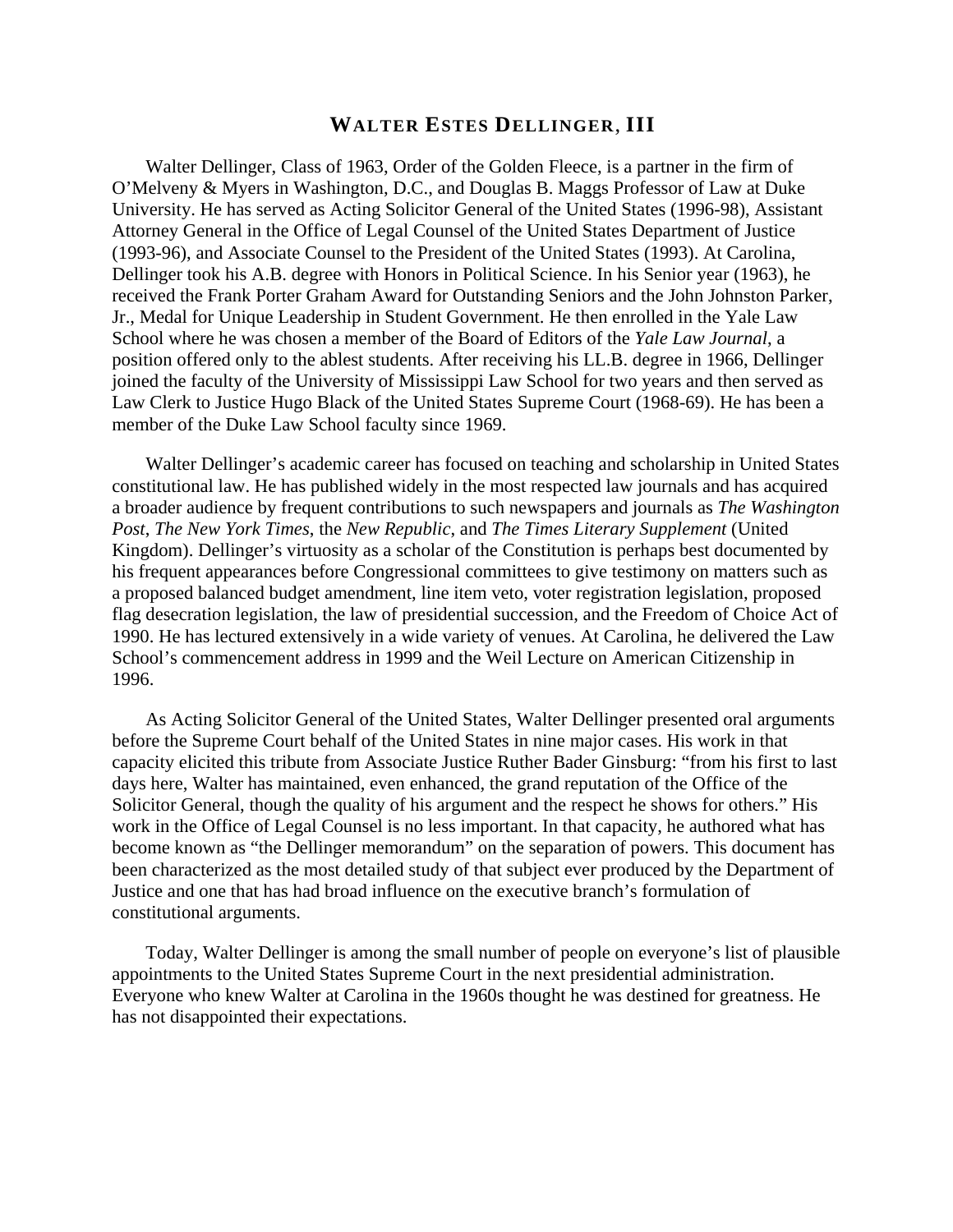#### Patricia Stanford Love

Patricia Stanford Love earned three Carolina degrees: Bachelor of Arts in Journalism (1950), Master of Arts (American History; 1966), and Juris Doctor (1978). As an undergraduate, she was elected president of the Women's Student Government Association and was inducted into Phi Beta Kappa and the Order of the Valkries.

 For more than a decade, Patricia Stanford was a teacher and guidance counselor in the Chapel Hill-Carrboro public schools. In 1970 she published (with Hugh Talmadge Lefler) *North Carolina History, Geography, and Government*, a junior high school textbook that was adopted for use in all seventh-grade classrooms across North Carolina. She also headed the Chapel Hill Classroom Teachers Association in this phase of her career.

 In 1969, Patricia Stanford became the first woman from Orange County to be elected to the North Carolina General Assembly. She served in the House of Representatives for five consecutive two-year terms and became the first woman to chair one of the important and influential Judiciary committees. In 1978 and 1980 she was identified by the Public Policy Research Poll as the most influential woman legislator and one of the most influential members of either gender. She managed a revision of the entire North Carolina Juvenile Code, was the chief sponsor of a new act regulating equitable distribution of marital property, and was a major player in the effort to secure North Carolina's ratification of the federal equal rights amendment and a coordinate amendment to the North Carolina Constitution. She eventually won the ratification battle in the House only to see defeat in the Senate.

 After a decade of service in the legislature, Patricia Stanford was elected district court judge in Orange County, rising to become chief district judge in 1989. She coordinated systematic changes designed to reduce domestic violence and to improve collection of child support. She was the first woman to be elected president of the North Carolina Association of District Court Judges.

 Chancellor Emeritus Christopher Fordham says of Patricia Stanford Love "her many achievements have been characterized by a style of grace, kindness, and genuine caring for her community." Her many honors include the Gweneth Davis Award from the North Carolina Association of Woman Attorneys (1993) and the North Carolina Distinguished Service Award of Chi Omega (1994). For a distinguished career of public service as an educator, legislator, and jurist the faculty and Board of Trustees are pleased in deed to present to Patricia Stanford Love this Distinguished Alumna Award.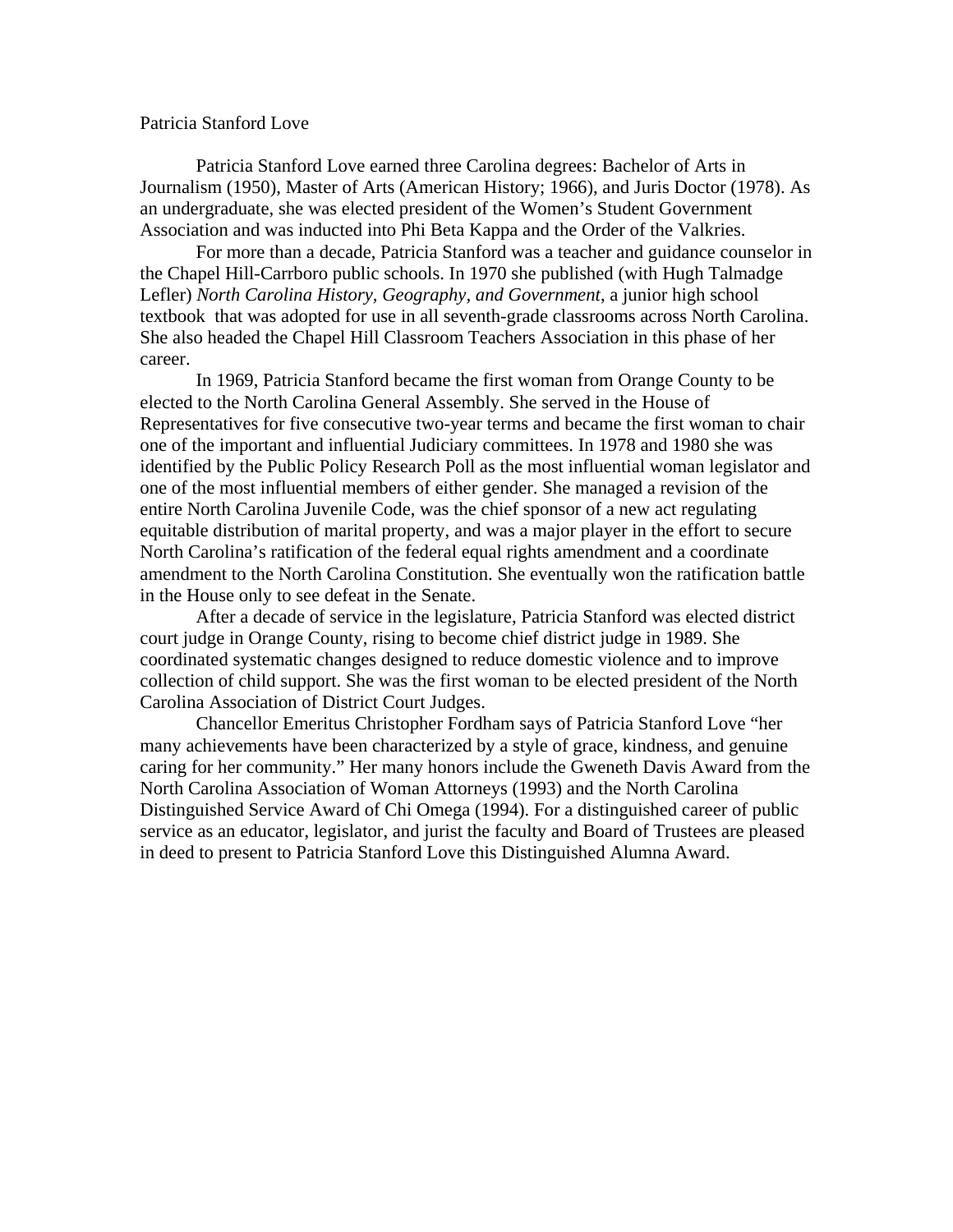## **WILLIS PADGETT WHICHARD**

Willis Whichard, Class of 1962, is dean and professor of law at the Norman Adrian Wiggins School of Law of Campbell University. Before embarking on a new career in the academic world on July 1, 1999, Dean Whichard compiled an unparalleled record of service to the people of North Carolina. Before taking his seat in 1986 for the first of two six-year terms as the 82<sup>nd</sup> Justice of the Supreme Court of North Carolina, Willis Whichard served two terms in the House of Representatives (1970-74), followed by three terms in the Senate (1980-86), and a six-year term on the North Carolina Court of Appeals (1980-86). He is the only person to have served in both houses of the legislative and on both of our appellate courts. During his judicial service, Justice Whichard found time to earn Master of Laws and Doctor of Juridical Science degrees from the University of Virginia. His forthcoming book *Justice James Iredell* is the first comprehensive biography of the  $6<sup>th</sup>$  Justice of the United States Supreme Court (1790-99) and the only North Carolinian to have occupied that bench. He has also contributed to *American National Biography* (1999) essays on William Horn Battle, Walter Clark, and Augustus Merrimon, all distinguished North Carolina jurists, and he has published many scholarly articles in law journals.

As a Carolina undergraduate and law student, Willis Whichard was inducted into Phi Beta Kappa, the Order of the Golden Fleece, the Order of the Grail, and the Order of the Coif. In later years he has served his alma mater as president of the General Alumni Association (1993-94), member of the Board of Visitors (1994-98), member of the Board of Advisors of the School of Public Health, and member of the Board of Advisors of the School of Social Work. He was chosen to deliver the 1992 Frank Porter Graham Lecture on Excellence. He is a charter member of the North Caroliniana Society and served as its president (1994-97). In 1993 the Law School presented to him its distinguished alumnus award. Whichard's record of community service includes involvement in such organizations as the Board of Advisors of Duke Hospital, the North Carolina Center for the Advancement of Teaching, the North Carolina Child Advocacy Institute the American Red Cross, the March of Dimes, and the American Cancer Society.

Over the years Dean Whichard has devoted much of his time and talent to training young lawyers. For twelve years, he was an adjunct professor in our Law School where he conducted a seminar in the judicial process. He has also lectured at Duke University and Oriel College, Oxford. As a member of the appellate bench, Justice Whichard placed much importance on mentoring the new lawyers who served as his law clerks, seeking to instill in them not only knowledge of the law, but a commitment to service as well.

#### *Oral Version to be Read from the Podium*

Willis Whichard has compiled an unparalleled record of service to the people of North Carolina. Before taking his seat in 1986 for the first of two six-year terms as the 82<sup>nd</sup> Justice of the Supreme Court of North Carolina, he served two terms in the House of Representatives (1970-74), followed by three terms in the Senate (1980-86), and a sixyear term on the North Carolina Court of Appeals (1980-86). He is the only person to have served in both houses of the legislative and on both of our appellate courts. During his judicial service, Justice Whichard found time to earn Master of Laws and Doctor of